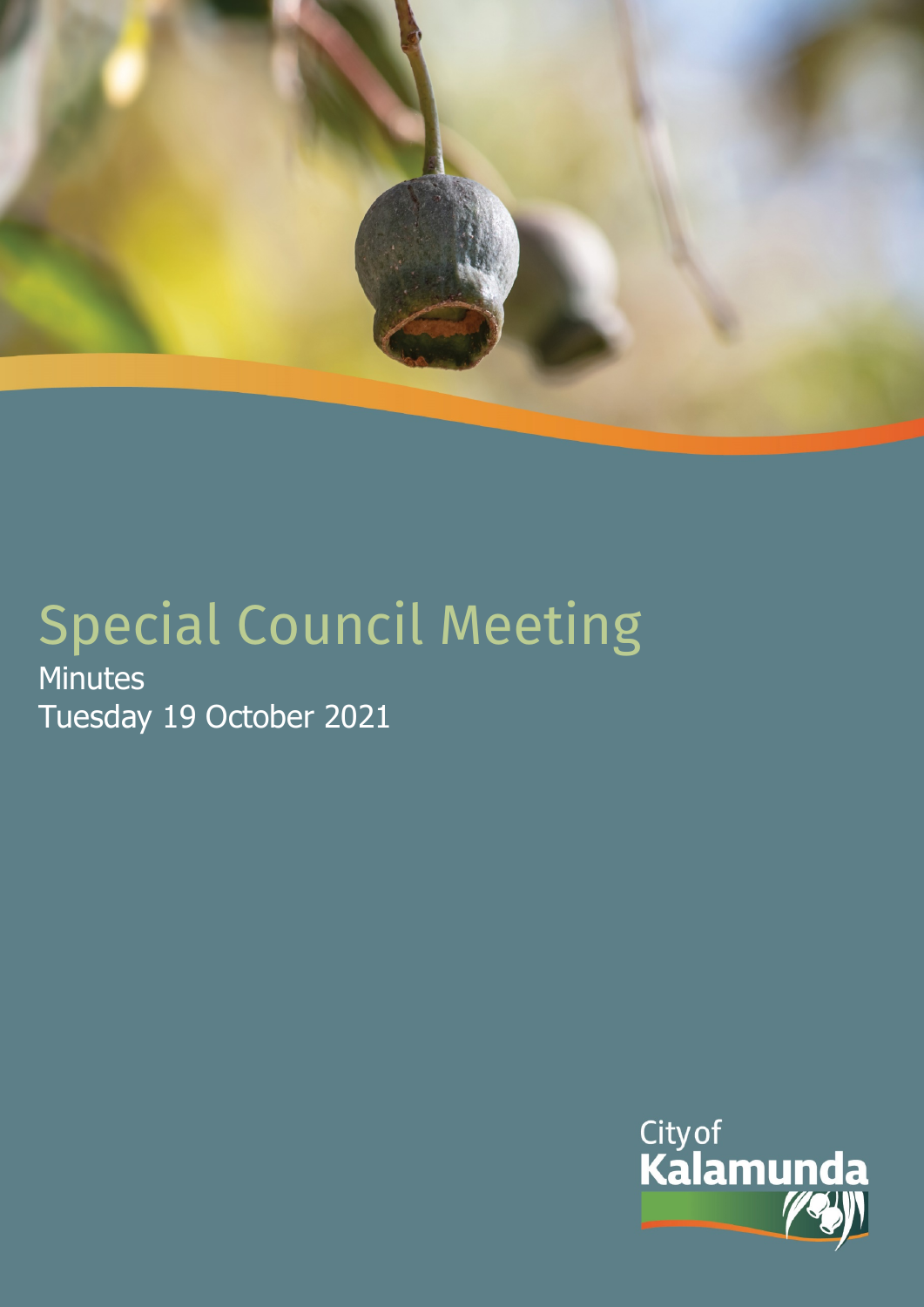# **INDEX**

| 1. |                                                                 |  |
|----|-----------------------------------------------------------------|--|
| 2. | Attendance, Apologies and Leave of Absence Previously Approved3 |  |
| 3. |                                                                 |  |
|    |                                                                 |  |
|    |                                                                 |  |
|    |                                                                 |  |
|    |                                                                 |  |
|    |                                                                 |  |
| 4. |                                                                 |  |
| 5. |                                                                 |  |
| 6. |                                                                 |  |
| 7. |                                                                 |  |
| 8. |                                                                 |  |
|    |                                                                 |  |
|    |                                                                 |  |
|    |                                                                 |  |
|    |                                                                 |  |
| 9. |                                                                 |  |
|    |                                                                 |  |
|    |                                                                 |  |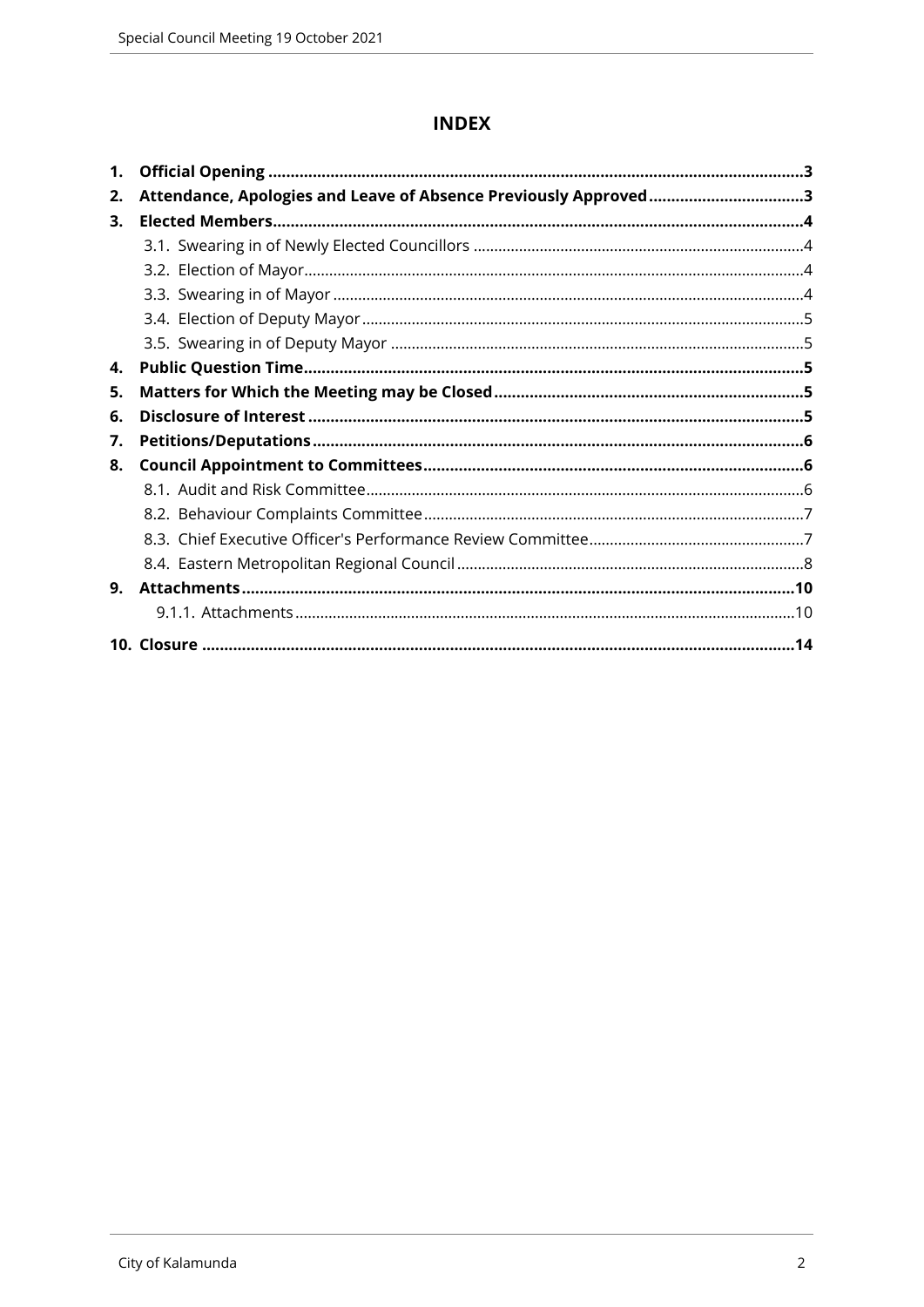#### <span id="page-2-0"></span>**1. Official Opening**

Welcome by the Chief Executive Officer, Rhonda Hardy and introduction of Mr Karl O'Callahan APM attending for the swearing in of Councillors and swearing in of the Councillor elected to the office of Mayor and the Councillor elected to the office of Deputy Mayor.

The Chief Executive Officer is to preside until the office of Mayor is filled.

#### <span id="page-2-1"></span>**2. Attendance, Apologies and Leave of Absence Previously Approved**

**Councillors South East Ward**  John Giardina Janelle Sewell Geoff Stallard **South West Ward**

Mary Cannon Kellie Miskiewicz Brooke O'Donnell **North West Ward**

Sue Bilich Lisa Cooper Dylan O'Connor

#### **North Ward**

Andrew Osenton Kathy Ritchie Margaret Thomas JP

#### **Members of Staff**

**Chief Executive Officer** Rhonda Hardy **Executive Team** Gary Ticehurst - Director Corporate Services Brett Jackson - Director Asset Services Peter Varelis - Director Development Services **Administration Support**

Darrell Forrest - Governance Advisor Sarah Griffiths - Council Support Officer Donna McPherson - Executive Assistant to the CEO

**Members of the Public** 25

**Members of the Press** 1.

**Apologies** Nil.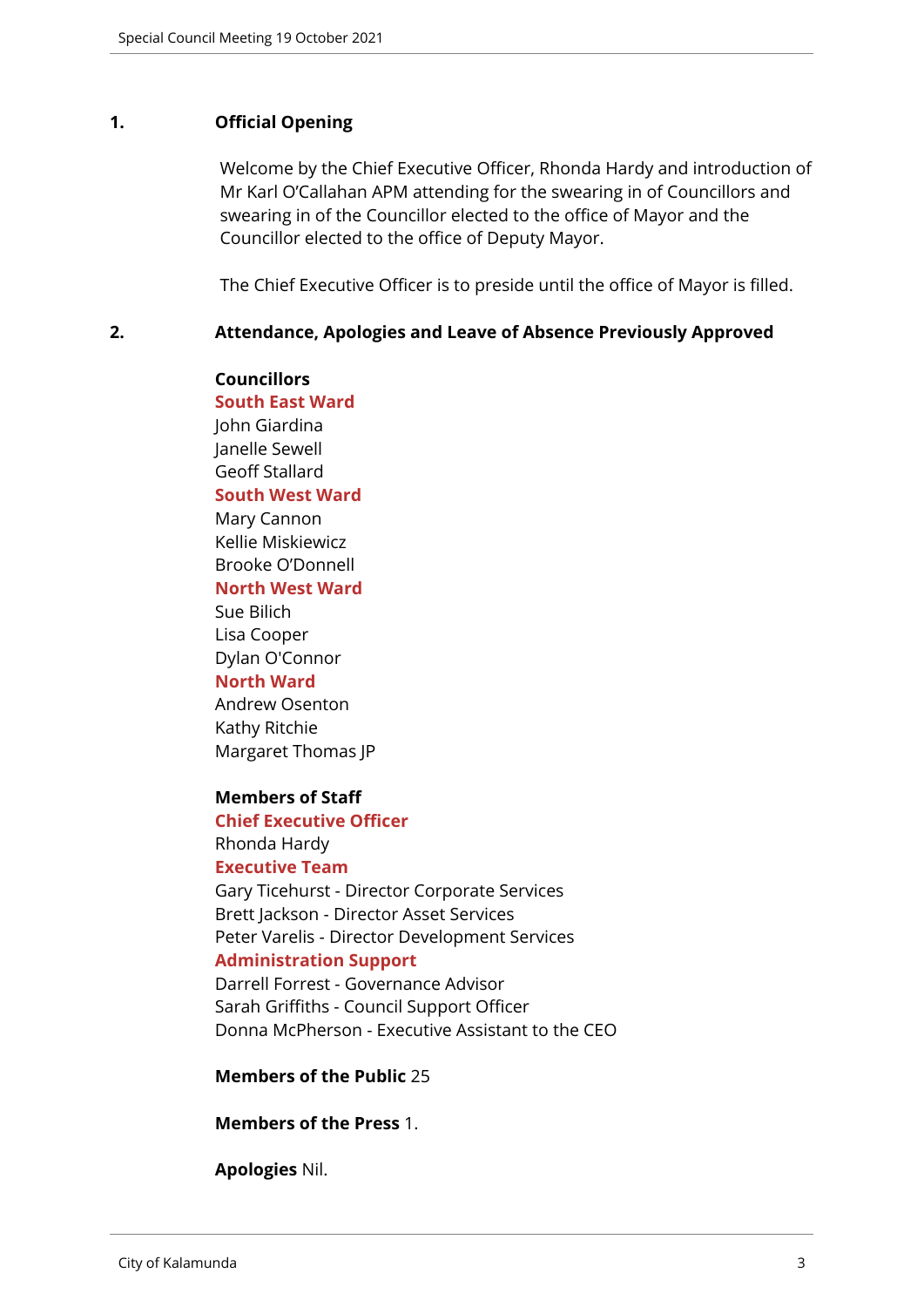# **Leave of Absence Previously Approved Nil.**

# <span id="page-3-0"></span>**3. Elected Members**

# <span id="page-3-1"></span>**3.1. Swearing in of Newly Elected Councillors**

In accordance with Section 2.29 of the *Local Government Act 1995* Councillors Lisa Cooper, Kellie Miskiewicz, Dylan O'Connor, Andrew Osenton, Geoff Stallard and Margaret Thomas made a declaration before acting in the office. The declaration was made before Dr Karl O'Callaghan APM and the Chief Executive Officer.

# <span id="page-3-2"></span>**3.2. Election of Mayor**

The election of the Mayor is undertaken in accordance with Schedule 2.3, Division 1, of the *Local Government Act 1995.*

The Chief Executive Officer received one nomination before the meeting from Cr Margaret Thomas. The Chief Executive Offcier called for nominations from the floor for the position of Mayor. No nominations were received.

Cr Margaret Thomas was elected to the position of Mayor unopposed.

# <span id="page-3-3"></span>**3.3. Swearing in of Mayor**

In accordance with Section 2.29 of the *Local Government Act 1995* Councillor Margaret Thomas made a declaration before acting as the Mayor. The declaration was made before Dr Karl O'Callaghan APM and the Chief Executive Officer.

The Chief Executive Officer vacated the chair as the presiding member. Cr Thomas presided over the remainder of the meeting.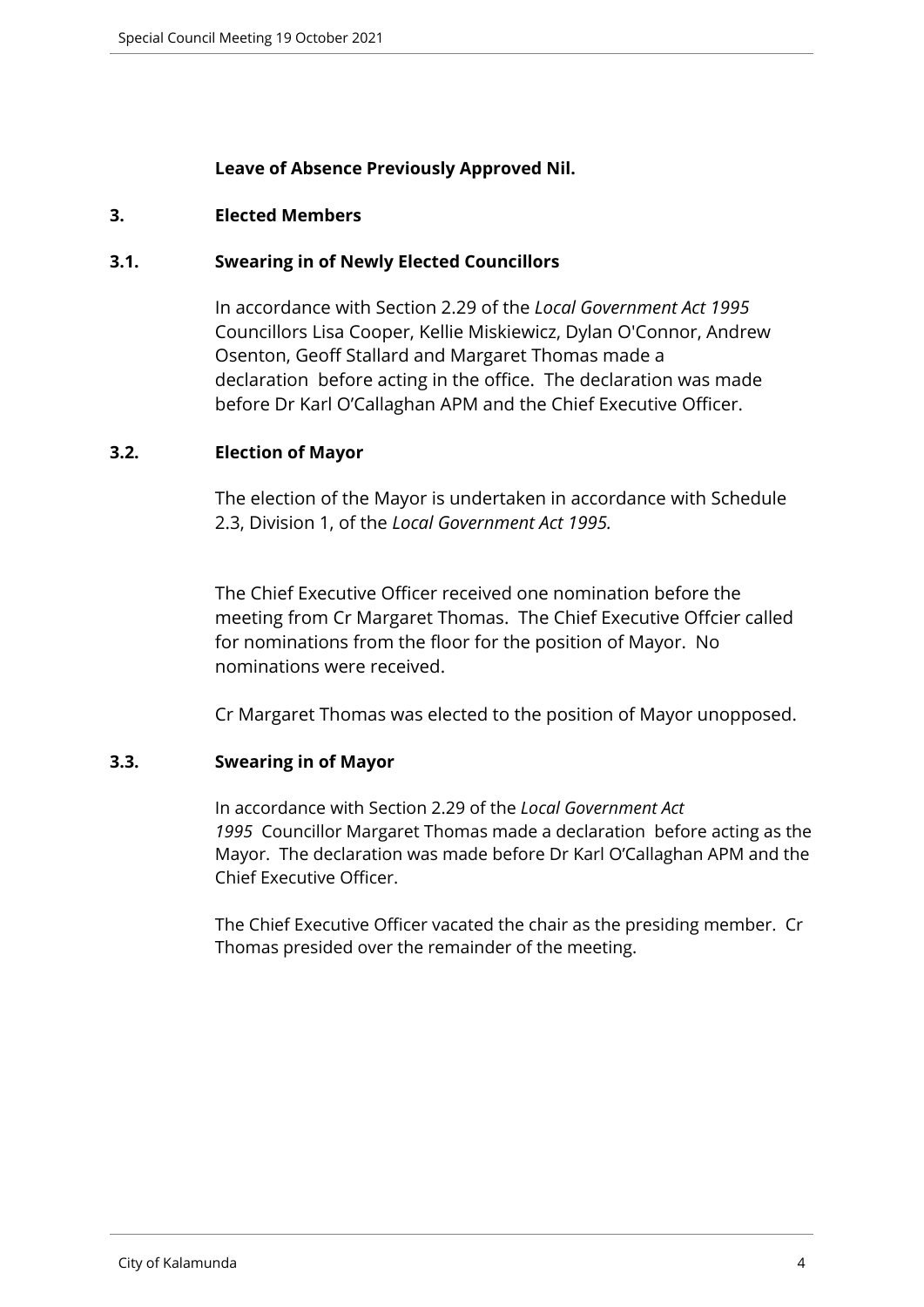#### <span id="page-4-0"></span>**3.4. Election of Deputy Mayor**

The election of the Deputy Mayor is undertaken in accordance with Schedule 2.3, Division 1, of the *Local Government Act 1995.*

The Chief Executive Officer called for nominations from the floor for the position of Deputy Mayor. Cr Brooke O'Donnell was nominated by Cr John Giardina. Cr O'Donnell accepted the nomination for the position of Deputy Mayor.

No other nominations were received.

Cr Brooke O'Donnell was elected to the position of Deputy Mayor unopposed.

#### <span id="page-4-1"></span>**3.5. Swearing in of Deputy Mayor**

In accordance with Section 2.29 of the *Local Government Act 1995* Councillor Brooke O'Donnell made a declaration before acting as the Deputy Mayor. The declaration was made before Dr Karl O'Callaghan APM and the Chief Executive Officer.

#### <span id="page-4-2"></span>**4. Public Question Time**

4.1 NIl.

# <span id="page-4-3"></span>**5. Matters for Which the Meeting may be Closed**

5.1 NIl.

# <span id="page-4-4"></span>**6. Disclosure of Interest**

#### **6.1. Disclosure of Financial and Proximity Interests**

- a. Members must disclose the nature of their interest in matter to be discussed at the meeting. (Section 5.56 of the *Local Government Act 1995*.)
- b. Employees must disclose the nature of their interest in reports or advice when giving the report or advice to the meeting. (Section 5.70 of the *Local Government Act 1995*.)
- 6.1.1 NIl.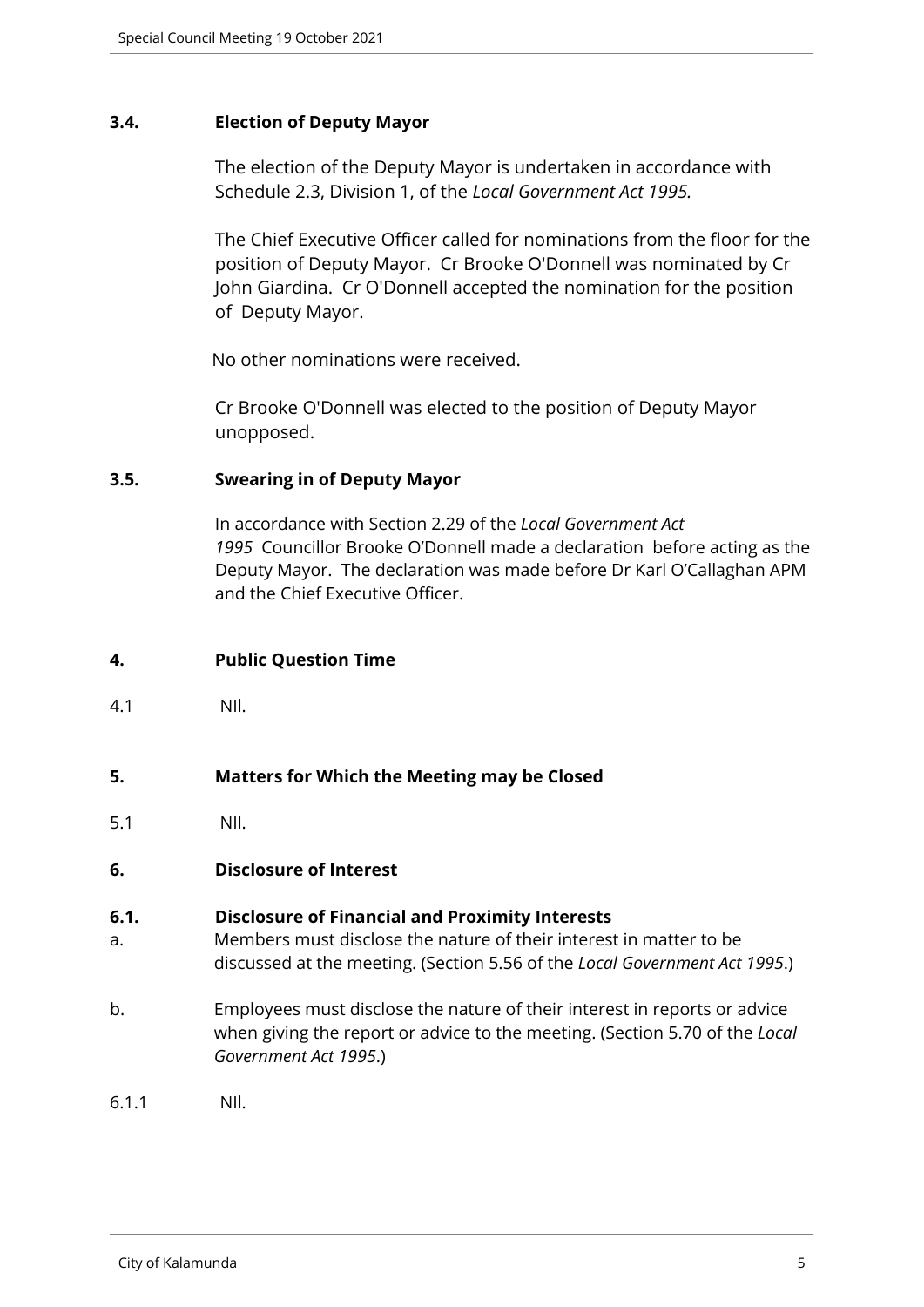#### **6.2. Disclosure of Interest Affecting Impartiality**

- a. Members and staff must disclose their interest in matters to be discussed at the meeting in respect of which the member or employee had given or will give advice.
- 6.2.1 NIl.
- <span id="page-5-0"></span>**7. Petitions/Deputations**
- 7.1 NIl.

#### <span id="page-5-1"></span>**8. Council Appointment to Committees**

<span id="page-5-2"></span>**8.1. Audit and Risk Committee**

#### **STRATEGIC PLANNING ALIGNMENT**

*Kalamunda Advancing Strategic Community Plan to 2031*

**Priority 4: Kalamunda Leads Objective 4.1** - To provide leadership through transparent governance. *Strategy 4.1.1* - Provide good governance.

The current practice of the City is that all Councillors are appointed as members of the Audit and Risk Committee.

#### **Voting Requirements: Absolute Majority**

#### RESOLVED SCM 310/2021

That Council APPOINT all twelve elected members as a member of the Audit and Risk Committee for a term of two years, expiring on the next ordinary election day.

- Moved: **Cr John Giardina**
- Seconded: **Cr Kathy Ritchie**

Vote: **CARRIED UNANIMOUSLY/ABSOLUTE MAJORITY (12/0)**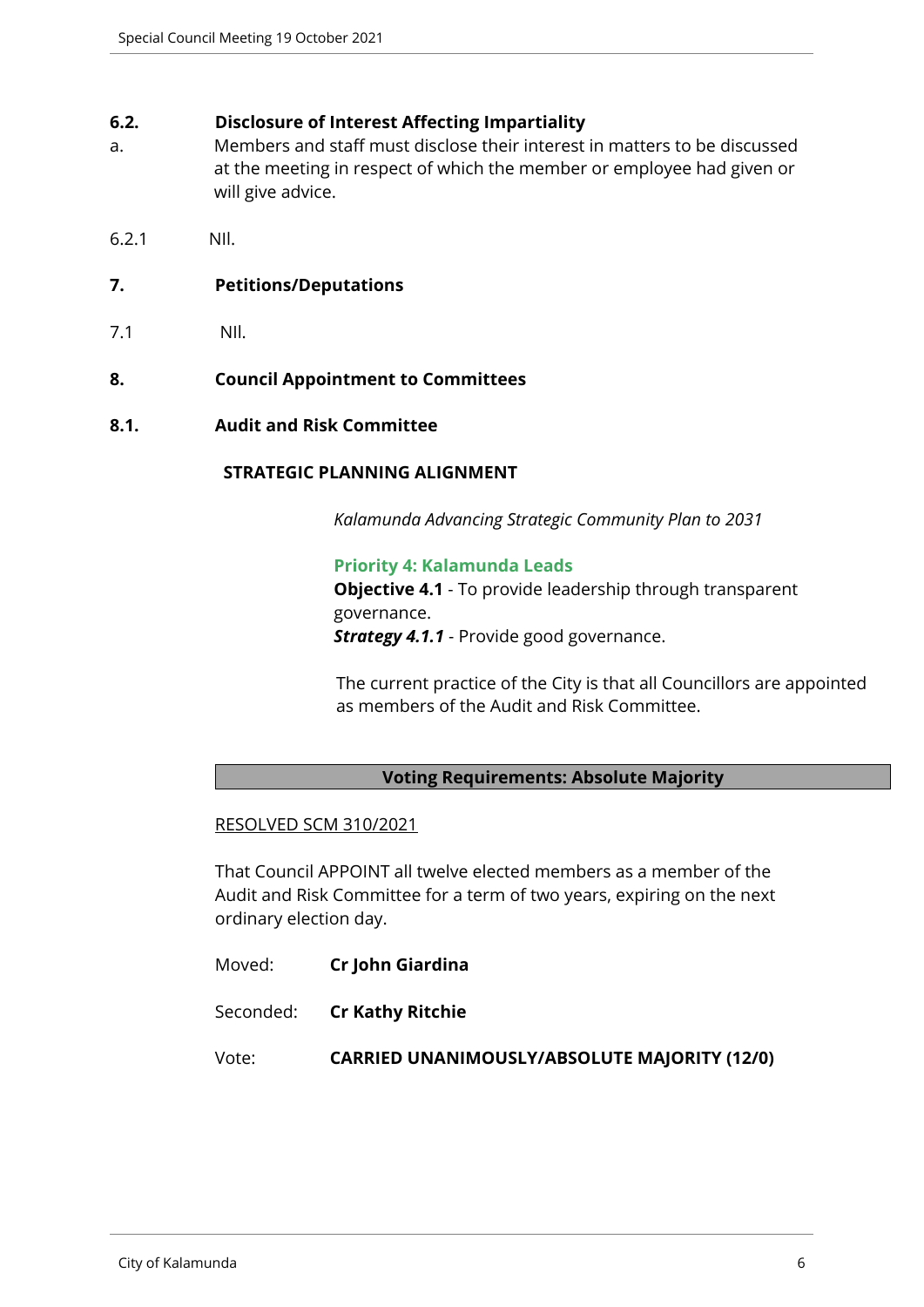#### <span id="page-6-0"></span>**8.2. Behaviour Complaints Committee**

#### **STRATEGIC PLANNING ALIGNMENT**

*Kalamunda Advancing Strategic Community Plan to 2031*

#### **Priority 4: Kalamunda Leads**

**Objective 4.1** - To provide leadership through transparent governance. **Strategy 4.1.1** - Provide good governance.

The Committee is currently nearing the end of considering a complaint and should be allowed to finish this process.

In addition, as a consequence of the process and some members views, the Committee needs to have a full debrief and provide advice on possible changes that may need to be considered.

#### **Voting Requirements: Absolute Majority**

#### RESOLVED SCM 311/2021

That Council REAPPOINT Cr Margaret Thomas, Cr John Giardina, Cr Sue Bilich and Cr Brooke O'Donnell to the Behaviour Complaints Committee.

- Moved: **Cr Sue Bilich**
- Seconded: **Cr Brooke O'Donnell**
- Vote: **CARRIED UNANIMOUSLY/ABSOLUTE MAJORITY (12/0)**

# <span id="page-6-1"></span>**8.3. Chief Executive Officer's Performance Review Committee**

#### **STRATEGIC PLANNING ALIGNMENT**

*Kalamunda Advancing Strategic Community Plan to 2031*

#### **Priority 4: Kalamunda Leads**

**Objective 4.1** - To provide leadership through transparent governance. *Strategy 4.1.1* - Provide good governance.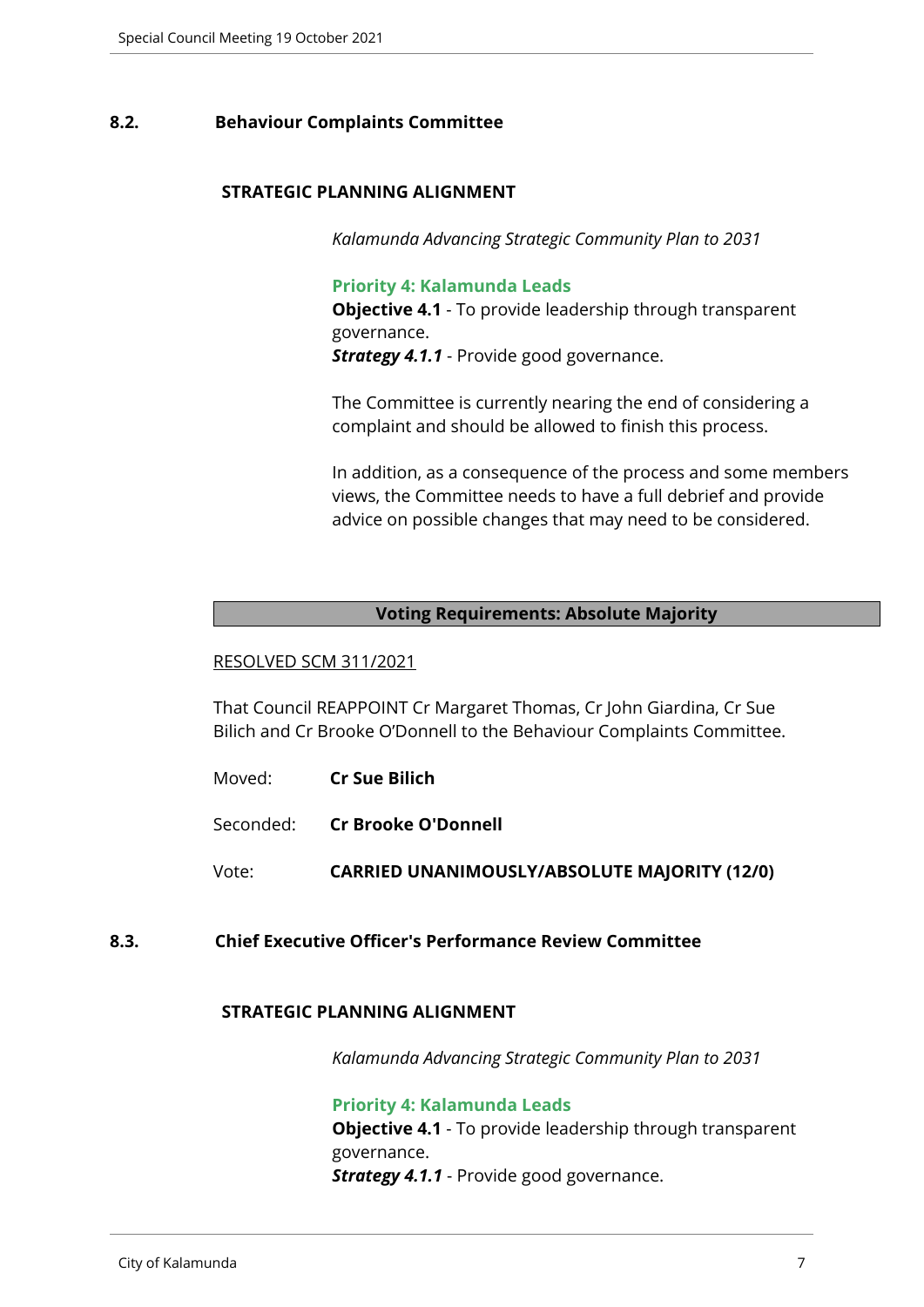The current practice of the City is that all Councillors are appointed as members of the Chief Executive Officer's Performance Review Committee.

#### **Voting Requirements: Absolute Majority**

#### RESOLVED OCM 312/2021

That Council APPOINT all twelve elected members as a member of the Chief Executive Officer's Performance Review Committee for a term of two years, expiring on the next ordinary election day.

| Moved:    | <b>Cr Janelle Sewell</b>                            |
|-----------|-----------------------------------------------------|
| Seconded: | Cr John Giardina                                    |
| Vote:     | <b>CARRIED UNANIMOUSLY/ABSOLUTE MAJORITY (12/0)</b> |

#### <span id="page-7-0"></span>**8.4. Eastern Metropolitan Regional Council**

#### **STRATEGIC PLANNING ALIGNMENT**

*Kalamunda Advancing Strategic Community Plan to 2031*

#### **Priority 4: Kalamunda Leads**

**Objective 4.1** - To provide leadership through transparent governance. *Strategy 4.1.1* - Provide good governance.

The appointment of Council delegates to Regional Groups and Management/Advisory Committees is to ensure Council is fully and formally represented a t all times.

The Eastern Metropolitan Regional Council meets the fourth Thursday of each month. The City will appoint two Councillors and a Deputy. The Chief Executive Officer is a member of an Advisory Committee and appoints a Director as a member of a Technical Advisory Committee.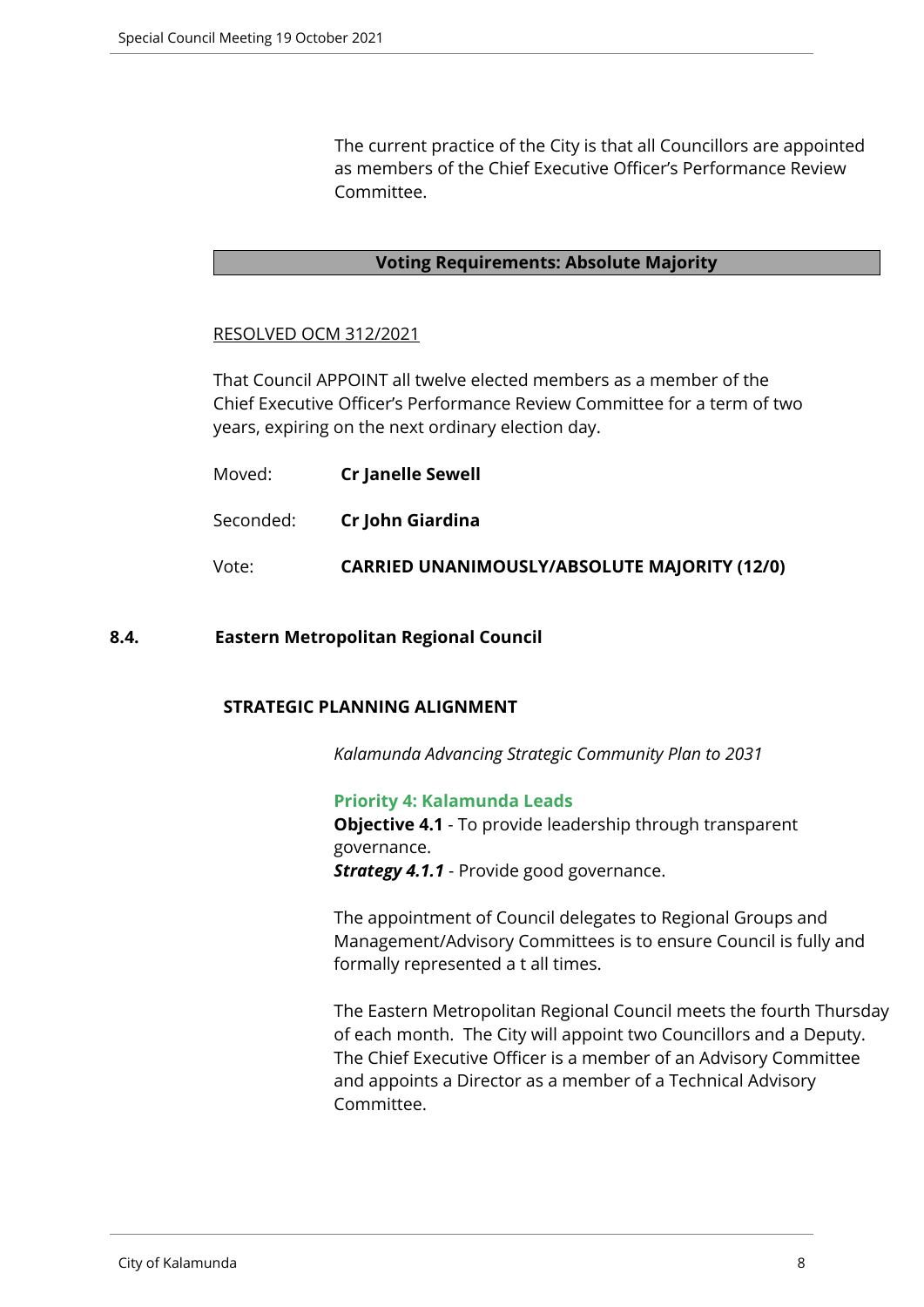# **Voting Requirements: Absolute Majority**

#### RESOLVED SCM 313/2021

#### That Council

- 1. APPOINT Cr Dylan O'Connor and Cr Geoff Stallard as representatives on the Eastern Metropolitan Regional Council for the period 19 October 2021 to 20 October 2023.
- 2. APPOINT Cr Janelle Sewell as deputy representative on the Eastern Metropolitan Regional Council for the period 19 October 2021 to 20 October 2023.
- Moved: **Cr John Giardina**
- Seconded: **Cr Lisa Cooper**
- Vote: **CARRIED UNANIMOUSLY/ABSOLUTE MAJORITY (12/0)**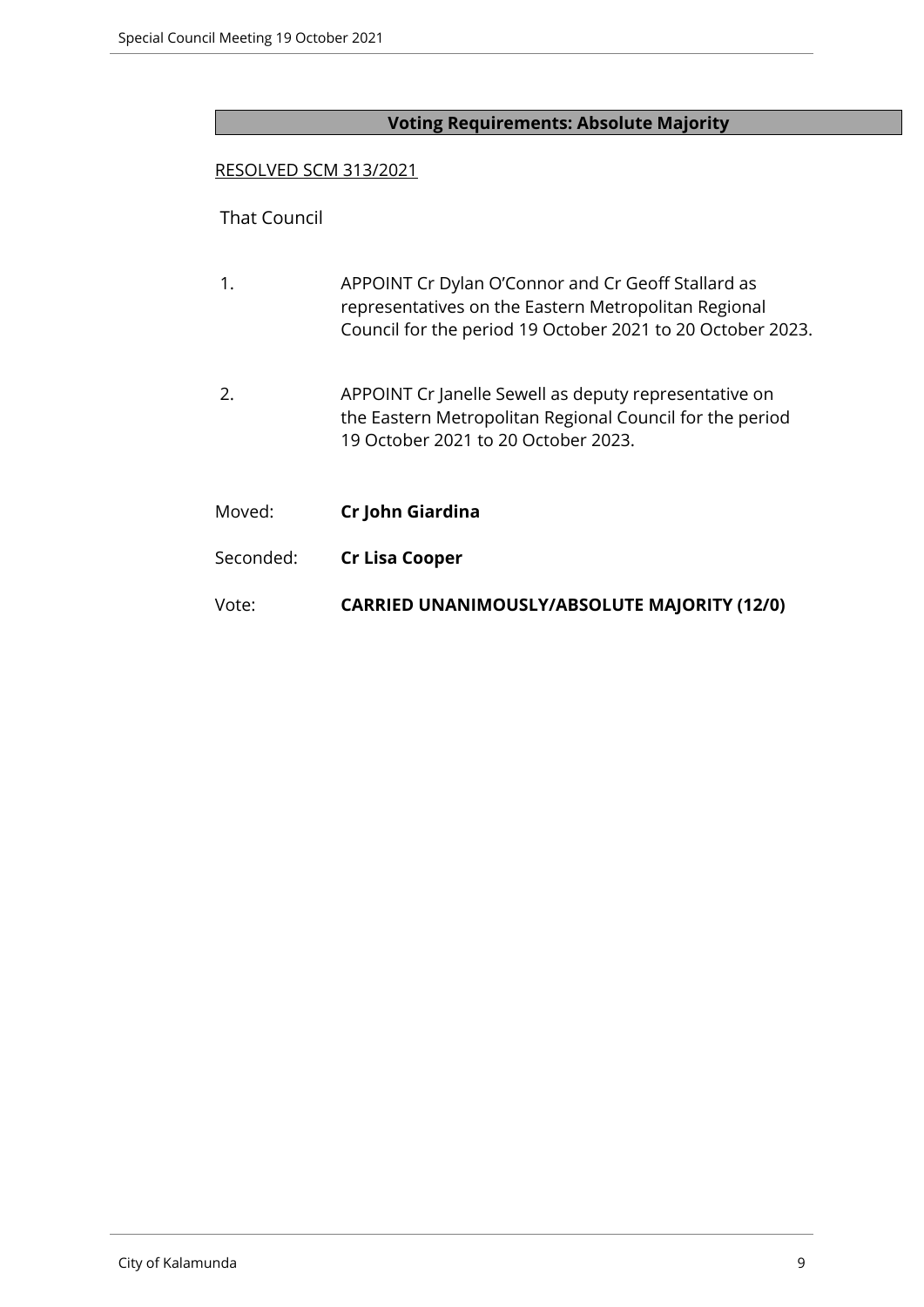# <span id="page-9-0"></span>**9. Attachments**

# <span id="page-9-1"></span>**9.1.1. Attachments**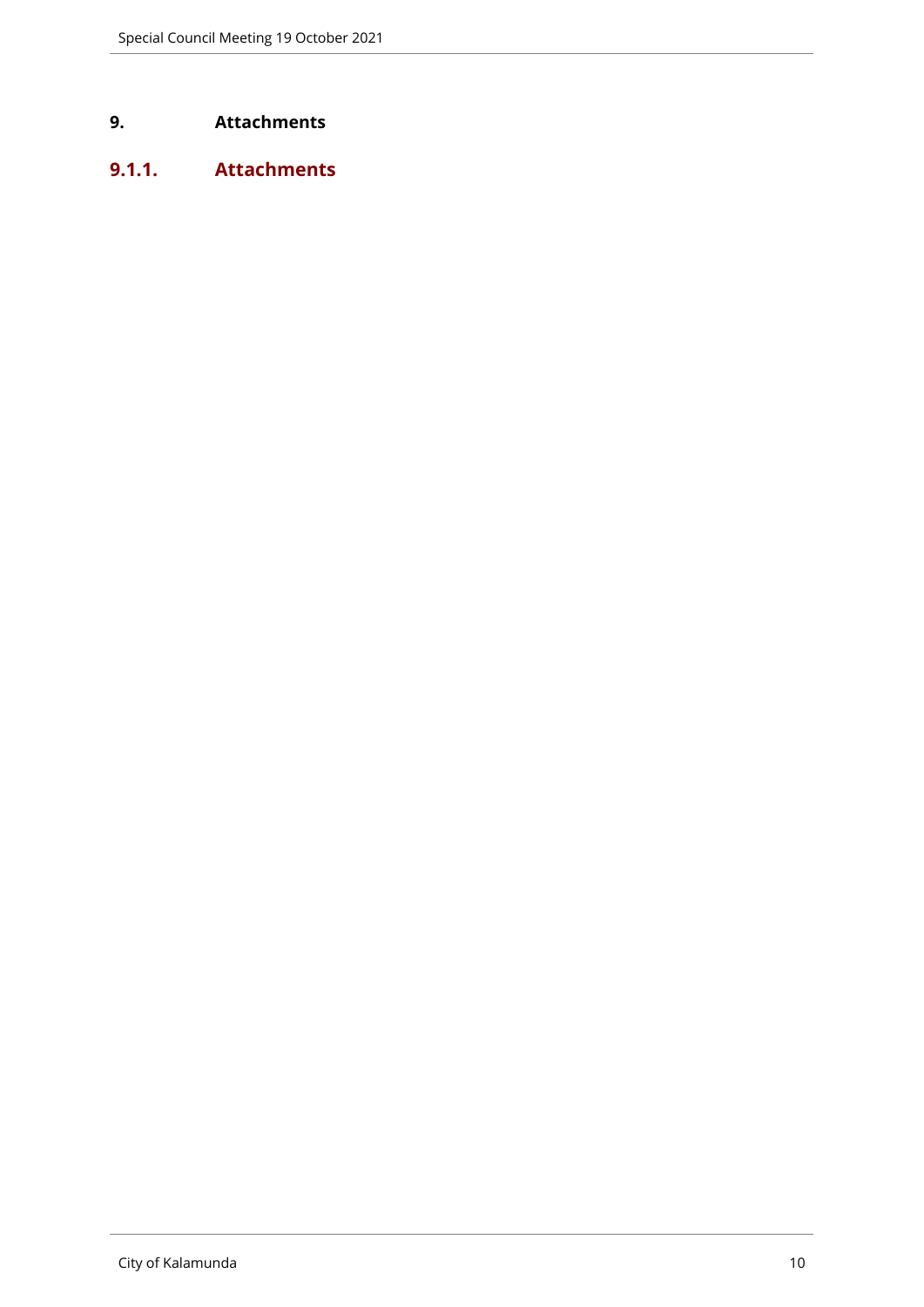|    |     | <b>Local Government Act 1995</b><br>When and how mayors, presidents, deputy mayors and deputy<br>Schedule 2.3<br>presidents are elected by the council<br>Mayors and presidents<br>Division 1<br>cl. 1                                   |
|----|-----|------------------------------------------------------------------------------------------------------------------------------------------------------------------------------------------------------------------------------------------|
|    |     | Schedule 2.3 — When and how mayors, presidents, deputy<br>mayors and deputy presidents are elected by the council                                                                                                                        |
|    |     | [Sections $2.11(1)(b)$ and $2.15$ ]                                                                                                                                                                                                      |
|    |     | Division 1 - Mayors and presidents                                                                                                                                                                                                       |
| 1. |     | <b>Terms</b> used                                                                                                                                                                                                                        |
|    |     | In this Division -                                                                                                                                                                                                                       |
|    |     | extraordinary vacancy means a vacancy that occurs under<br>section 2.34(1);                                                                                                                                                              |
|    |     | the office means the office of councillor mayor or president.                                                                                                                                                                            |
| 2. |     | When council elects mayor or president                                                                                                                                                                                                   |
|    | (1) | The office is to be filled as the first matter dealt with -<br>at the first meeting of the council after an inaugural election<br>(a)<br>or a section 4.13 or 4.14 election or after an ordinary elections                               |
|    |     | day; and<br>at the first meeting of the council after an extraordinary<br>(b)<br>vacancy occurs in the office.                                                                                                                           |
|    | (2) | If the first ordinary meeting of the council is more than 3 weeks after<br>an extraordinary vacancy occurs in the office, a special meeting of the<br>council is to be held within that period for the purpose of filling the<br>office. |
| 3. |     | CEO to preside                                                                                                                                                                                                                           |
|    |     | The CEO is to preside at the meeting until the office is filled.                                                                                                                                                                         |
| 4. |     | How mayor or president is elected                                                                                                                                                                                                        |
|    | (1) | The council is to elect a councillor to fill the office.                                                                                                                                                                                 |
|    | (2) | The election is to be conducted by the CEO in accordance with the<br>procedure prescribed.                                                                                                                                               |
|    | (3) | Nominations for the office are to be given to the CEO in writing<br>before the meeting or during the meeting before the close of<br>nominations.                                                                                         |
|    |     |                                                                                                                                                                                                                                          |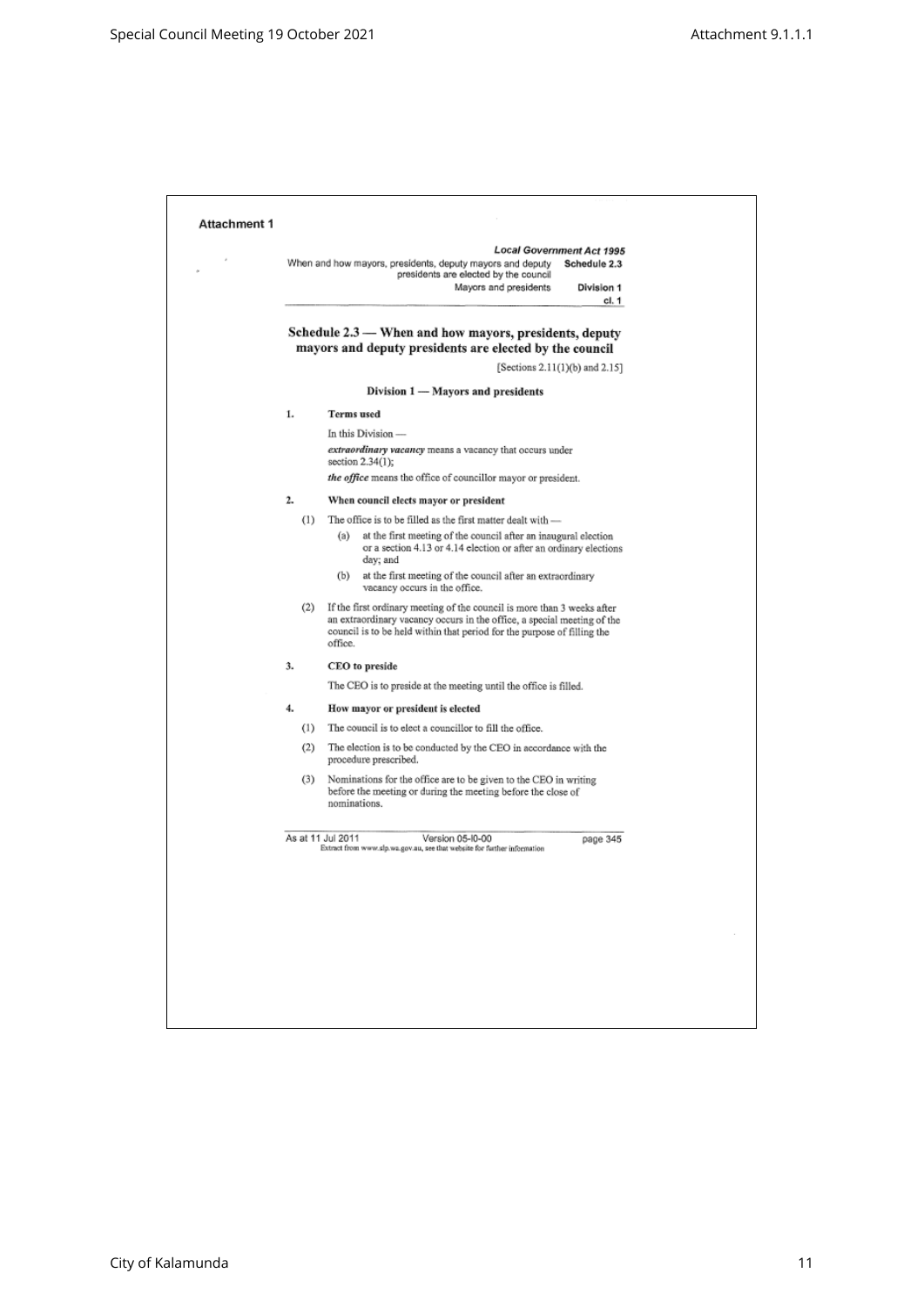| Nominations close at the meeting at a time announced by the CEO,<br>(3a)<br>which is to be a sufficient time after the announcement by the CEO<br>that nominations are about to close to allow for any nominations made<br>to be dealt with.<br>If a councillor is nominated by another councillor the CEO is not to<br>(4)<br>accept the nomination unless the nominee has advised the CEO, orally<br>or in writing, that he or she is willing to be nominated for the office.<br>(5)<br>The councillors are to vote on the matter by secret ballot as if they<br>were electors voting at an election.<br>Subject to clause $5(1)$ , the votes cast under subclause (5) are to be<br>(6)<br>counted, and the successful candidate determined, in accordance with<br>Schedule 4.1 (which deals with determining the result of an election)<br>as if those votes were votes cast at an election.<br>(7) As soon as is practicable after the result of the election is known, the<br>CEO is to declare and give notice of the result in accordance with<br>regulations, if any.<br>[Clause 4 amended by No. 49 of 2004 s. 69(2)-(5); No. 66 of 2006<br>s. 14.J<br>5.<br>Votes may be cast a second time<br>If when the votes cast under clause 4(5) are counted there is an<br>(1)<br>equality of votes between 2 or more candidates who are the only<br>candidates in, or remaining in, the count, the count is to be<br>discontinued and the meeting is to be adjourned for not more than<br>7 days.<br>Any nomination for the office may be withdrawn, and further<br>(2)<br>nominations may be made, before or when the meeting resumes.<br>When the meeting resumes the councillors are to vote again on the<br>(3)<br>matter by secret ballot as if they were electors voting at an election.<br>The votes cast under subclause (3) are to be counted, and the<br>(4)<br>successful candidate determined, in accordance with Schedule 4.1 as<br>if those votes were votes cast at an election. | Schedule 2.3<br>Division 2<br>cl. 5 |  | When and how mayors, presidents, deputy mayors and deputy<br>presidents are elected by the council<br>Deputy mayors and deputy presidents |  |
|----------------------------------------------------------------------------------------------------------------------------------------------------------------------------------------------------------------------------------------------------------------------------------------------------------------------------------------------------------------------------------------------------------------------------------------------------------------------------------------------------------------------------------------------------------------------------------------------------------------------------------------------------------------------------------------------------------------------------------------------------------------------------------------------------------------------------------------------------------------------------------------------------------------------------------------------------------------------------------------------------------------------------------------------------------------------------------------------------------------------------------------------------------------------------------------------------------------------------------------------------------------------------------------------------------------------------------------------------------------------------------------------------------------------------------------------------------------------------------------------------------------------------------------------------------------------------------------------------------------------------------------------------------------------------------------------------------------------------------------------------------------------------------------------------------------------------------------------------------------------------------------------------------------------------------------------------------------------------------------------------|-------------------------------------|--|-------------------------------------------------------------------------------------------------------------------------------------------|--|
|                                                                                                                                                                                                                                                                                                                                                                                                                                                                                                                                                                                                                                                                                                                                                                                                                                                                                                                                                                                                                                                                                                                                                                                                                                                                                                                                                                                                                                                                                                                                                                                                                                                                                                                                                                                                                                                                                                                                                                                                    |                                     |  |                                                                                                                                           |  |
|                                                                                                                                                                                                                                                                                                                                                                                                                                                                                                                                                                                                                                                                                                                                                                                                                                                                                                                                                                                                                                                                                                                                                                                                                                                                                                                                                                                                                                                                                                                                                                                                                                                                                                                                                                                                                                                                                                                                                                                                    |                                     |  |                                                                                                                                           |  |
|                                                                                                                                                                                                                                                                                                                                                                                                                                                                                                                                                                                                                                                                                                                                                                                                                                                                                                                                                                                                                                                                                                                                                                                                                                                                                                                                                                                                                                                                                                                                                                                                                                                                                                                                                                                                                                                                                                                                                                                                    |                                     |  |                                                                                                                                           |  |
|                                                                                                                                                                                                                                                                                                                                                                                                                                                                                                                                                                                                                                                                                                                                                                                                                                                                                                                                                                                                                                                                                                                                                                                                                                                                                                                                                                                                                                                                                                                                                                                                                                                                                                                                                                                                                                                                                                                                                                                                    |                                     |  |                                                                                                                                           |  |
|                                                                                                                                                                                                                                                                                                                                                                                                                                                                                                                                                                                                                                                                                                                                                                                                                                                                                                                                                                                                                                                                                                                                                                                                                                                                                                                                                                                                                                                                                                                                                                                                                                                                                                                                                                                                                                                                                                                                                                                                    |                                     |  |                                                                                                                                           |  |
|                                                                                                                                                                                                                                                                                                                                                                                                                                                                                                                                                                                                                                                                                                                                                                                                                                                                                                                                                                                                                                                                                                                                                                                                                                                                                                                                                                                                                                                                                                                                                                                                                                                                                                                                                                                                                                                                                                                                                                                                    |                                     |  |                                                                                                                                           |  |
|                                                                                                                                                                                                                                                                                                                                                                                                                                                                                                                                                                                                                                                                                                                                                                                                                                                                                                                                                                                                                                                                                                                                                                                                                                                                                                                                                                                                                                                                                                                                                                                                                                                                                                                                                                                                                                                                                                                                                                                                    |                                     |  |                                                                                                                                           |  |
|                                                                                                                                                                                                                                                                                                                                                                                                                                                                                                                                                                                                                                                                                                                                                                                                                                                                                                                                                                                                                                                                                                                                                                                                                                                                                                                                                                                                                                                                                                                                                                                                                                                                                                                                                                                                                                                                                                                                                                                                    |                                     |  |                                                                                                                                           |  |
|                                                                                                                                                                                                                                                                                                                                                                                                                                                                                                                                                                                                                                                                                                                                                                                                                                                                                                                                                                                                                                                                                                                                                                                                                                                                                                                                                                                                                                                                                                                                                                                                                                                                                                                                                                                                                                                                                                                                                                                                    |                                     |  |                                                                                                                                           |  |
|                                                                                                                                                                                                                                                                                                                                                                                                                                                                                                                                                                                                                                                                                                                                                                                                                                                                                                                                                                                                                                                                                                                                                                                                                                                                                                                                                                                                                                                                                                                                                                                                                                                                                                                                                                                                                                                                                                                                                                                                    |                                     |  |                                                                                                                                           |  |
|                                                                                                                                                                                                                                                                                                                                                                                                                                                                                                                                                                                                                                                                                                                                                                                                                                                                                                                                                                                                                                                                                                                                                                                                                                                                                                                                                                                                                                                                                                                                                                                                                                                                                                                                                                                                                                                                                                                                                                                                    |                                     |  |                                                                                                                                           |  |
| page 346<br>Version 05-l0-00<br>As at 11 Jul 2011<br>Extract from www.slp.wa.gov.au, see that website for further information                                                                                                                                                                                                                                                                                                                                                                                                                                                                                                                                                                                                                                                                                                                                                                                                                                                                                                                                                                                                                                                                                                                                                                                                                                                                                                                                                                                                                                                                                                                                                                                                                                                                                                                                                                                                                                                                      |                                     |  |                                                                                                                                           |  |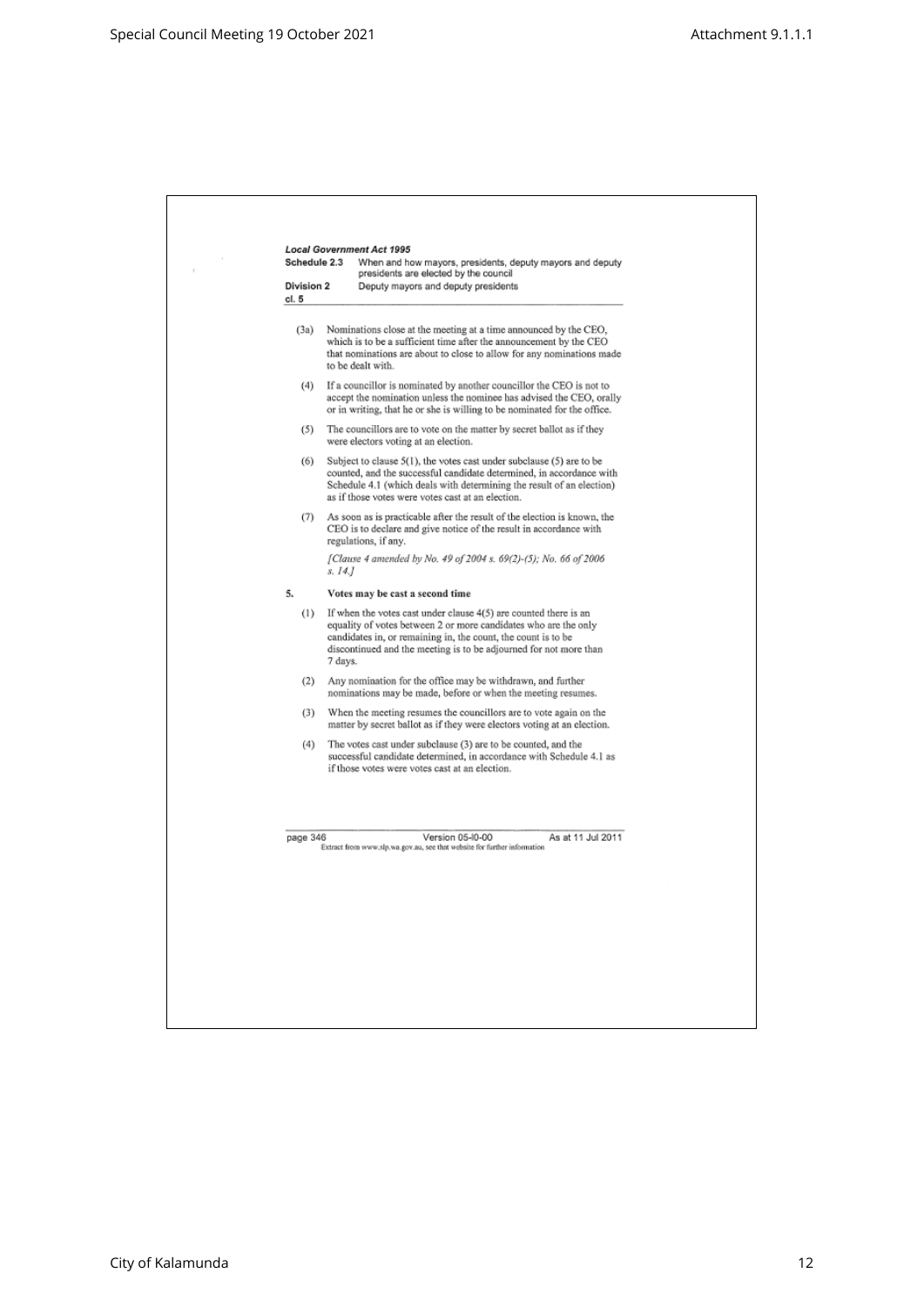